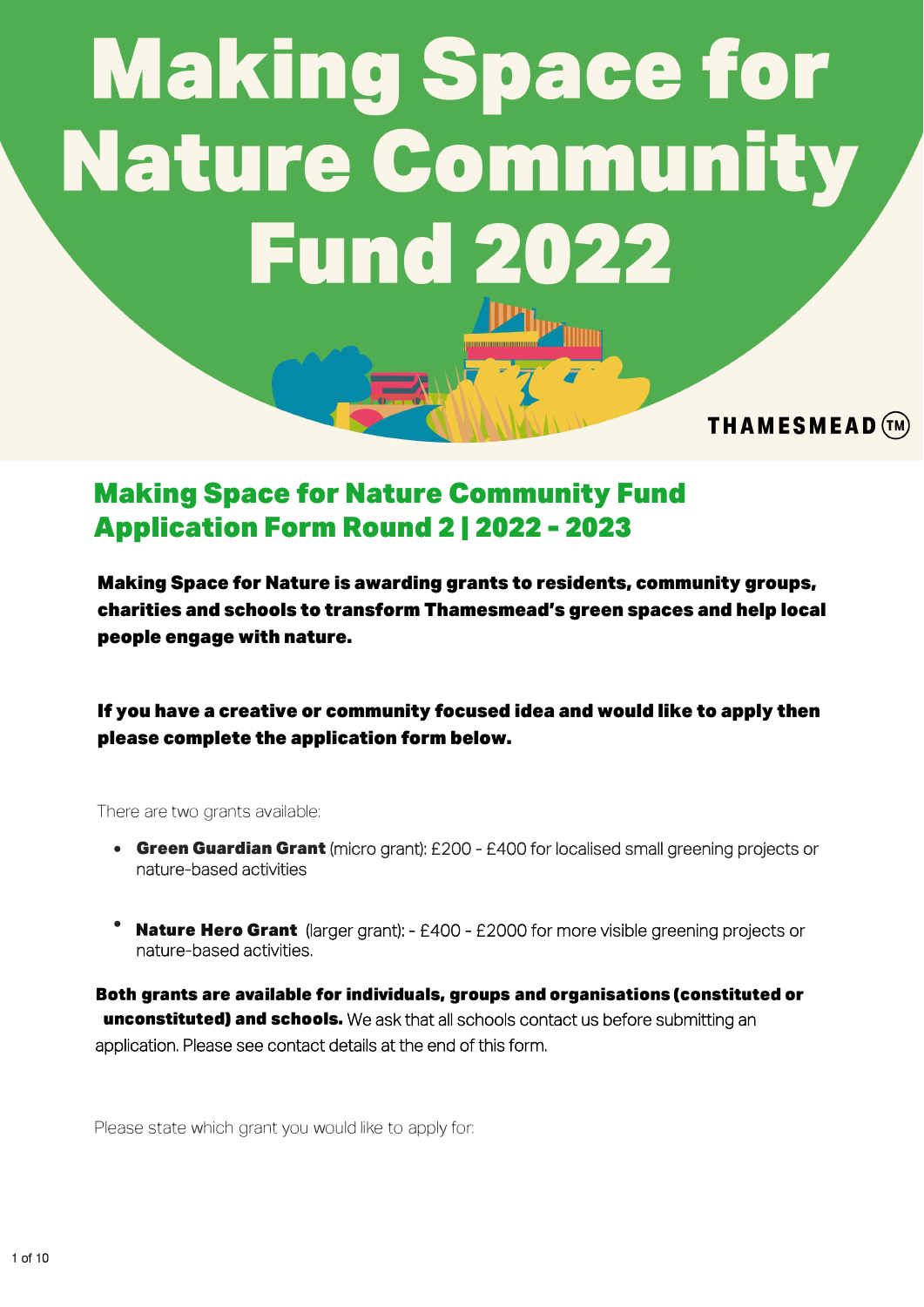# **Section 1: About you**

# For Community Organisations/Groups/ Schools

Name of group:

Name of main contact:

Position in group:

Address:

Postcode:

Phone number:

Email:

### For Individuals

Individuals are able to apply for either grant, however, we encourage residents to come together and apply for funds as a group.

Your name:

Address:

Phone number:

Email:

Are you a Thamesmead resident?

YES NO



(If yes, you do not need to answer the next question.)

If No, where do you live?

We intend to prioritise projects led by Thamesmead residents. However, we are considering applications that seek to benefit Thamesmead as a community from any group or individual who have a strong connection to Thamesmead.

Please tell us about you, or your organisation, and your connection with Thamesmead.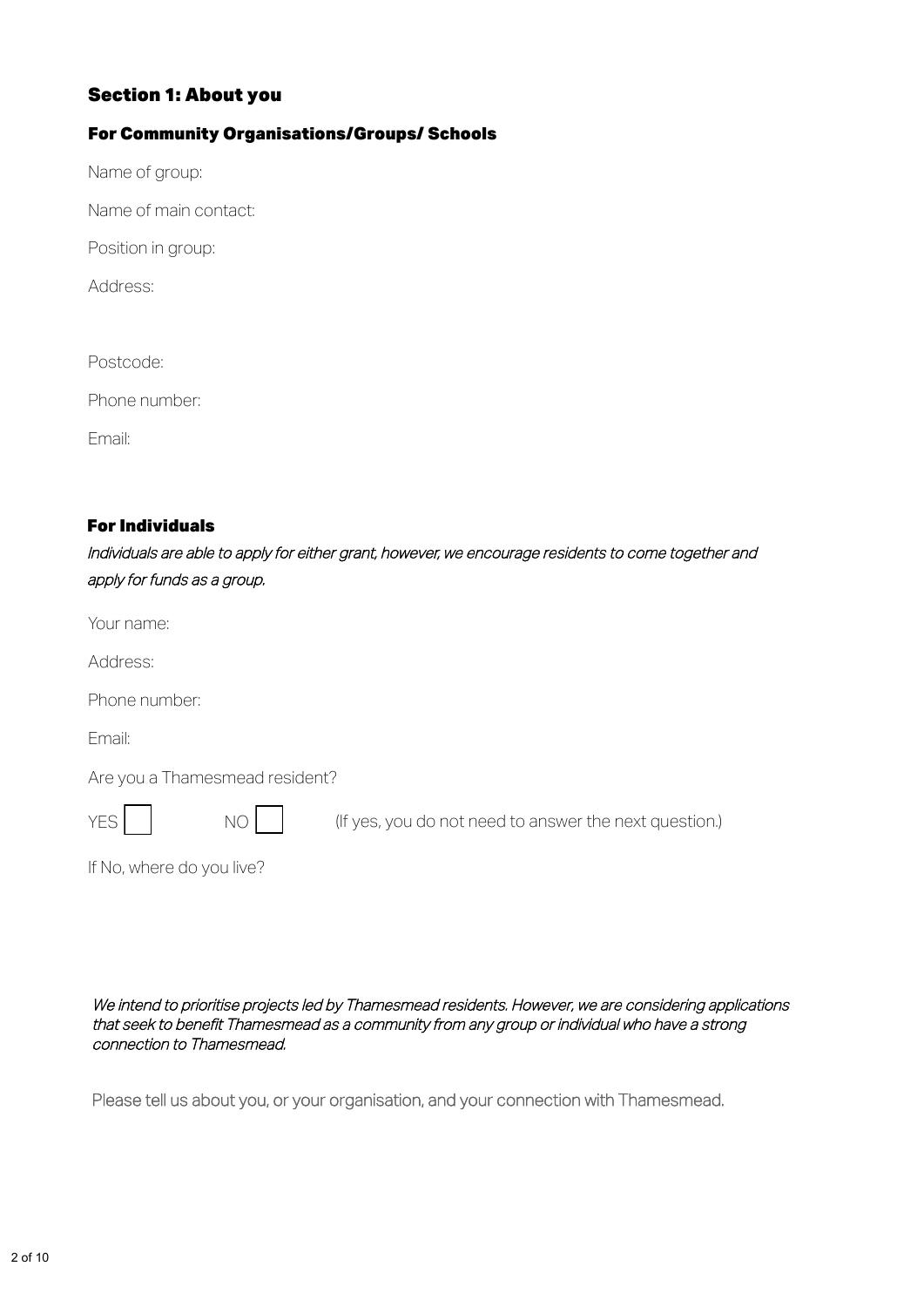# About your project

Project Name:

# Please tell us about your project (approx. 400 words).

Please include:

What will the project do?

What need does your project address?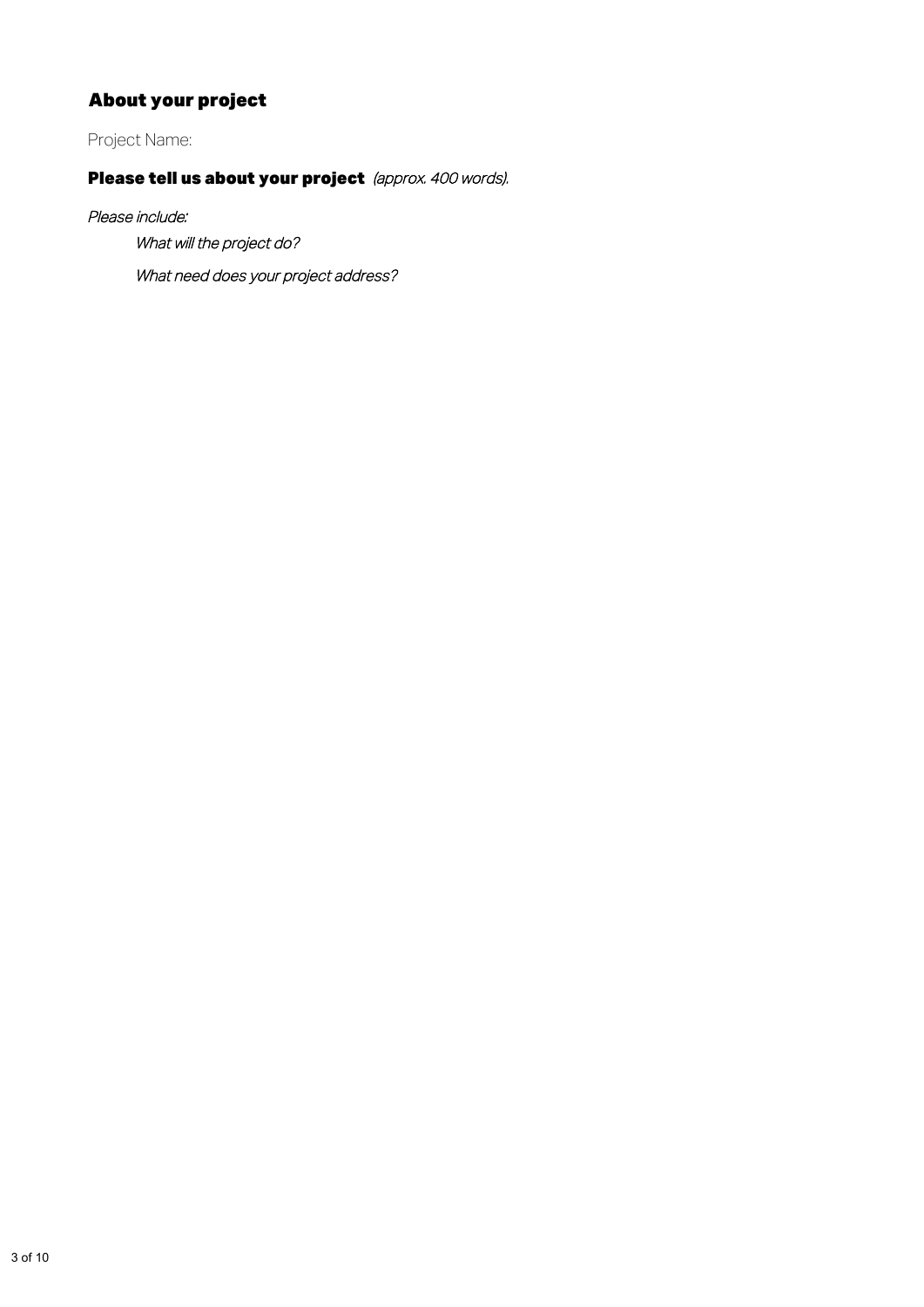Who will benefit from your project? (Approx 400 words). Please consider who you intend your target audience to be? If the project involves green space improvement, is it accessible/visible to the general public?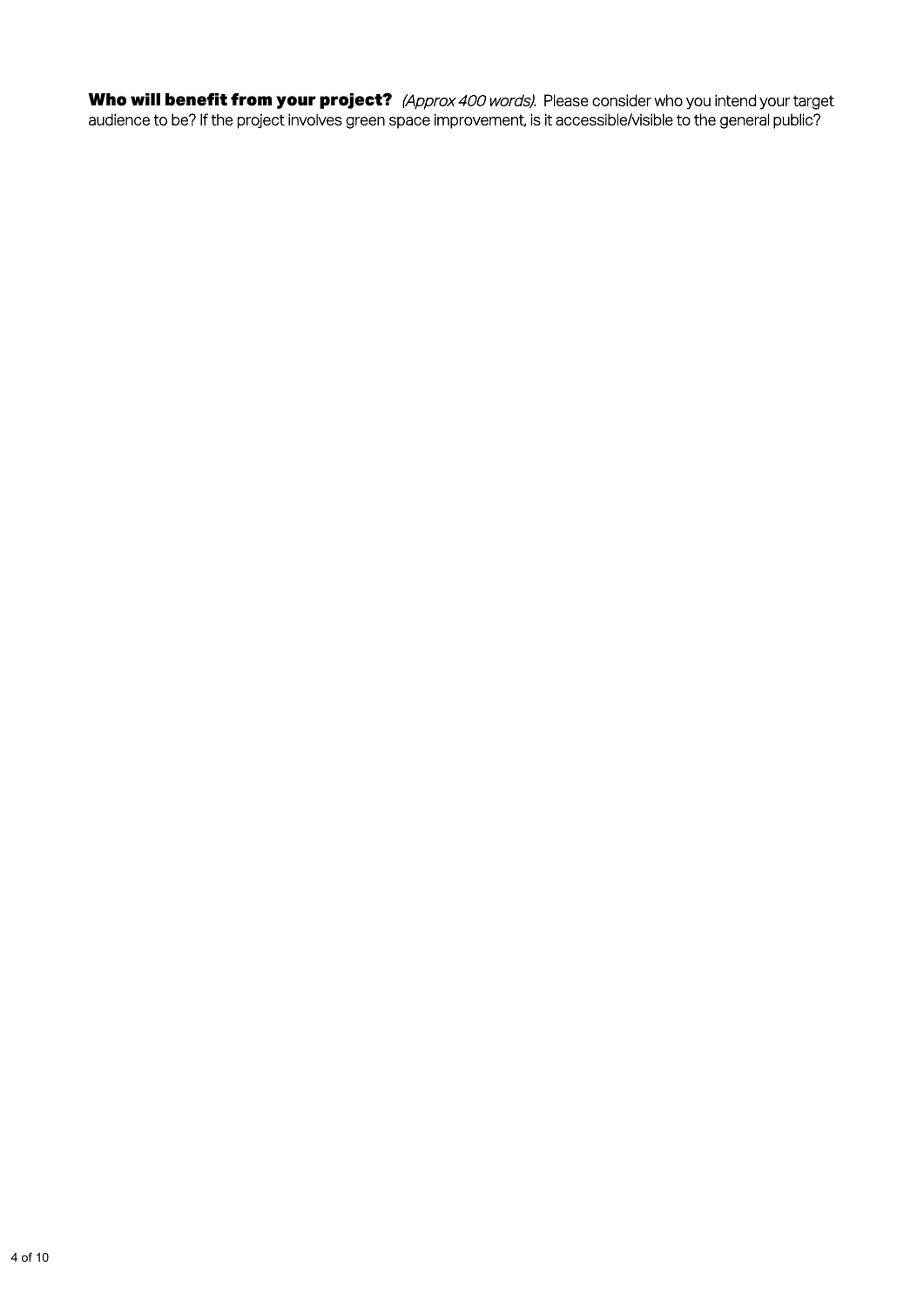How many people will directly benefit from this grant?

#### (Please estimate the total number of people who will participate in / benefit from the proposed project)

What is the proposed start and completion date of your project?

\*Your completion date must be within 8 months of the start date.

Start Date:

Completion Date:

Where is your project going to be based? (Please provide details of streets, area, postcode.) Please attach to your application a visual map to mark where your project will be based. This can either be from Google maps or a hand drawn map. Photos are also required to show where the project will be based and what the space currently looks like.

# If your project involves installing a permanent feature or making any modifications to a public space then please seek relevant permissions needed for this to be done. If Peabody is the landowner you can email: msfn@peabody.org.uk

How will you keep the project going in the future? Who and how will it be maintained? Who do you need support from to maintain it? (Approx 400 words.)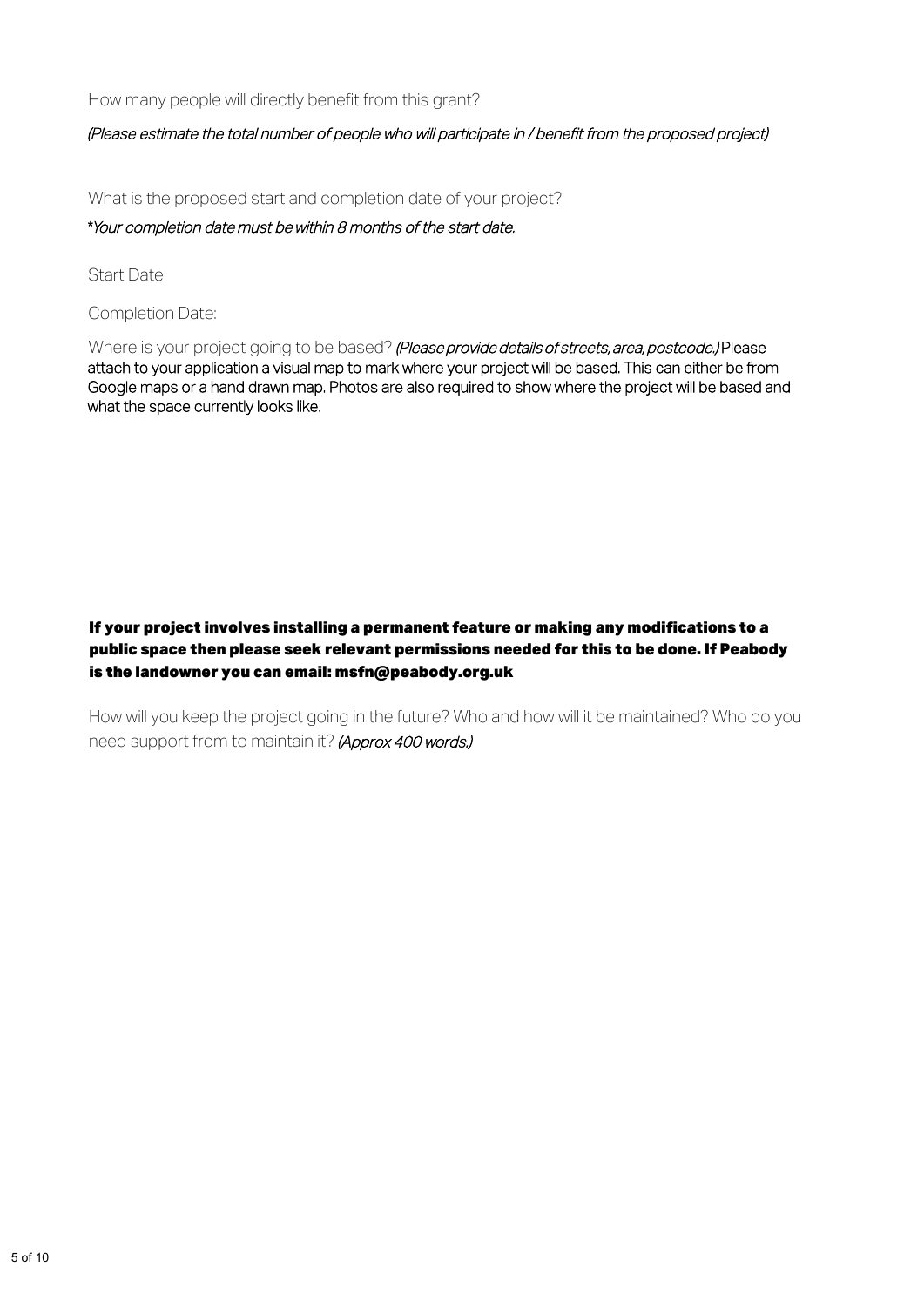# Project budget

# This section asks you to provide details regarding the amount of money you are applying for and what type of items you will be spending it on.

How much will your project/activity cost in total?

#### (If your project costs more than the amount you are requesting, please state the total cost.)

Are you seeking other funding towards this project? If so, who is the funder?

# Budget breakdown

Please give a breakdown of the project budget in the table below.

For both grants you can include costs for workers to coordinate and run projects. If you include this in your budget, you will be required to complete a timesheet to evidence your costs. You must ensure these costs are a reasonable amount and you take responsibility on how this may affect your tax allowance and any benefits you receive. We are not able to provide any personal advice regarding this matter. You are responsible to secure everything that is appropriate for the delivery of your project such as DBS checks if working with children and public liability insurance if your project is of high risk.

| Project item / coordination costs | Cost (£) |
|-----------------------------------|----------|
|                                   |          |
|                                   |          |
|                                   |          |
|                                   |          |
|                                   |          |
|                                   |          |
|                                   |          |
|                                   |          |
|                                   |          |
|                                   |          |
|                                   |          |
|                                   |          |
|                                   |          |
| Total $\mathbf{f}$                |          |

Please specify what costs will be from the MSFN Fund if you are applying for funds from other sources. \*Please note, any devia=ons from your original budget will need to be discussed and agreed upon with a member of the grants team. All costs need to be inclusive of VAT.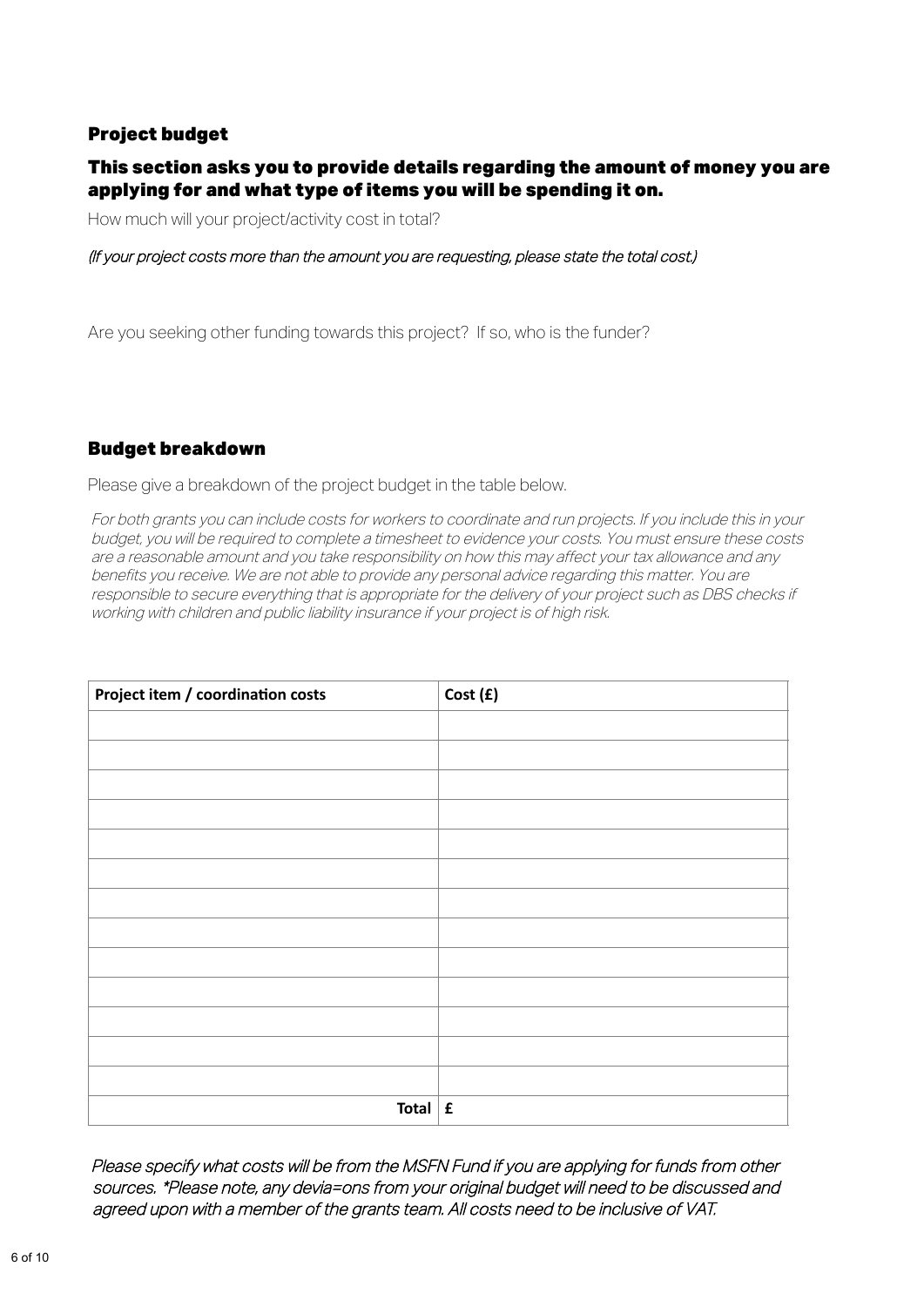# Section 5: What happen's next?

### Upon being awarded funds;

- I will agree to the grants terms and conditions (to be sent to applicants upon receiving a grant)
- I will provide all receipts as proof of expenditure
- I will provide before, during and after photos (minimum 10 photos in total)
- I will complete the monitoring report by the specified deadline
- I will acknowledge in any communications that the funding was received from the Making Space for Nature Community Fund
- I will complete a timesheet if I include any sessional worker costs
- I give permission for the Making Space for Nature team to use project information, quotes and photographs to share the impact that this project has made. Information may be shared with funders, commissioners, other partners, local, regional or national media, funding applications, online publicity and social media. I will get permission from individuals and / or parents of children featured in photographs.

# You will be notified by a member of the Making Space for Nature Team if you have been successful

*\*Please find instructions on page 8 to create a Digital Signature, or you can print, sign and scan this page.*

Sianed:

Print name:

Position in group/organisation:

Date<sup>.</sup>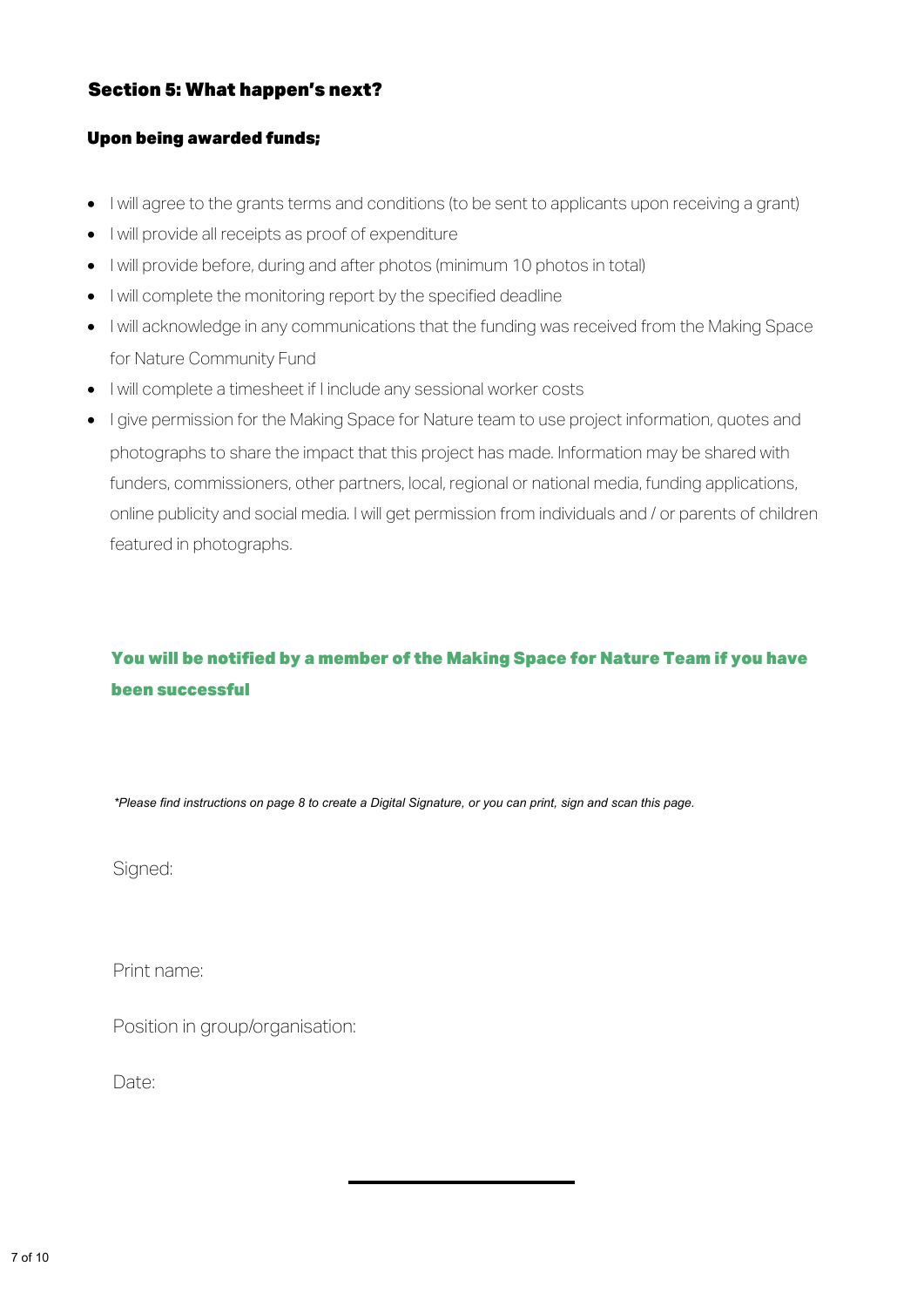You have the option to print, sign and scan your submission page and add this to your completed application form.

#### Alternatively, you can read the instructions below to sign your document digitally.

To sign your application form you will need a programme which allows you to sign **forms digitally and securely.** This may be built into your device already, or you may need to download the free Adobe Acrobat Reader. To make this really simply you can follow the link here to download the correct programme: https://get.adobe.com/uk/reader/ Simply download Adobe Acrobat Reader, install the software and open and sign your document successfully by writing your signature in the highlighted signature box above. Save your file and continue to complete the Equality Mentoring section of the application form.

You can also create a secure digital signature. You may already have a digital signature set up on your device, or a key chain where you can input your signature easily. If you don't have one, you can set one up easily too;

> Select 'Configure a New Digital ID' when the signature box is highlighted in Adobe Acrobat Reader. \*this may not appear in your current document reader or web browser\*

> Select the 'Create a New Digital ID' option and select 'continue'

> Choose where you would like to save your Digital ID; to your desktop or your Keychain (Mac)

> Input the information it requests and your email address; Location is GB - United Kingdom. The software automatically sets an algorithm for you, and select use for 'Digital Signatures'

> Click 'continue' and set a password only you will recognise for all digital signatures if prompted. You can use a text signature, or draw one yourself, and select 'continue'

> Label this signature using your name, initials, or recognisable ID

> Click 'Sign' and save your Digital ID somewhere on your desktop or in your Keychain (Mac)

This signature can then be pulled from your device or Keychain (Mac) into the highlighted signature box to sign your document when you are ready.

For all applicants: Before submitting your application, we recommend that you contact the team to discuss your ideas.

For schools: Please contact us before completing and submitting an application form.

To submit your completed application, or for further enquiries regarding your application, please contact Rupal Shah;

#### rupal.shah@groundwork.org.uk or 07889 755 119 (Tuesday to Thursday).

You can also post your idea on our new digital engagement platform – you can get comments or thoughts from fellow Thamesmead residents that might help you shape your idea, or even find volunteers to help you. We really welcome all ideas to be posted here! After creating an account you can post your project here:

https://shapingthamesmeadnow.org.uk/en/projects/msfncommunitygrant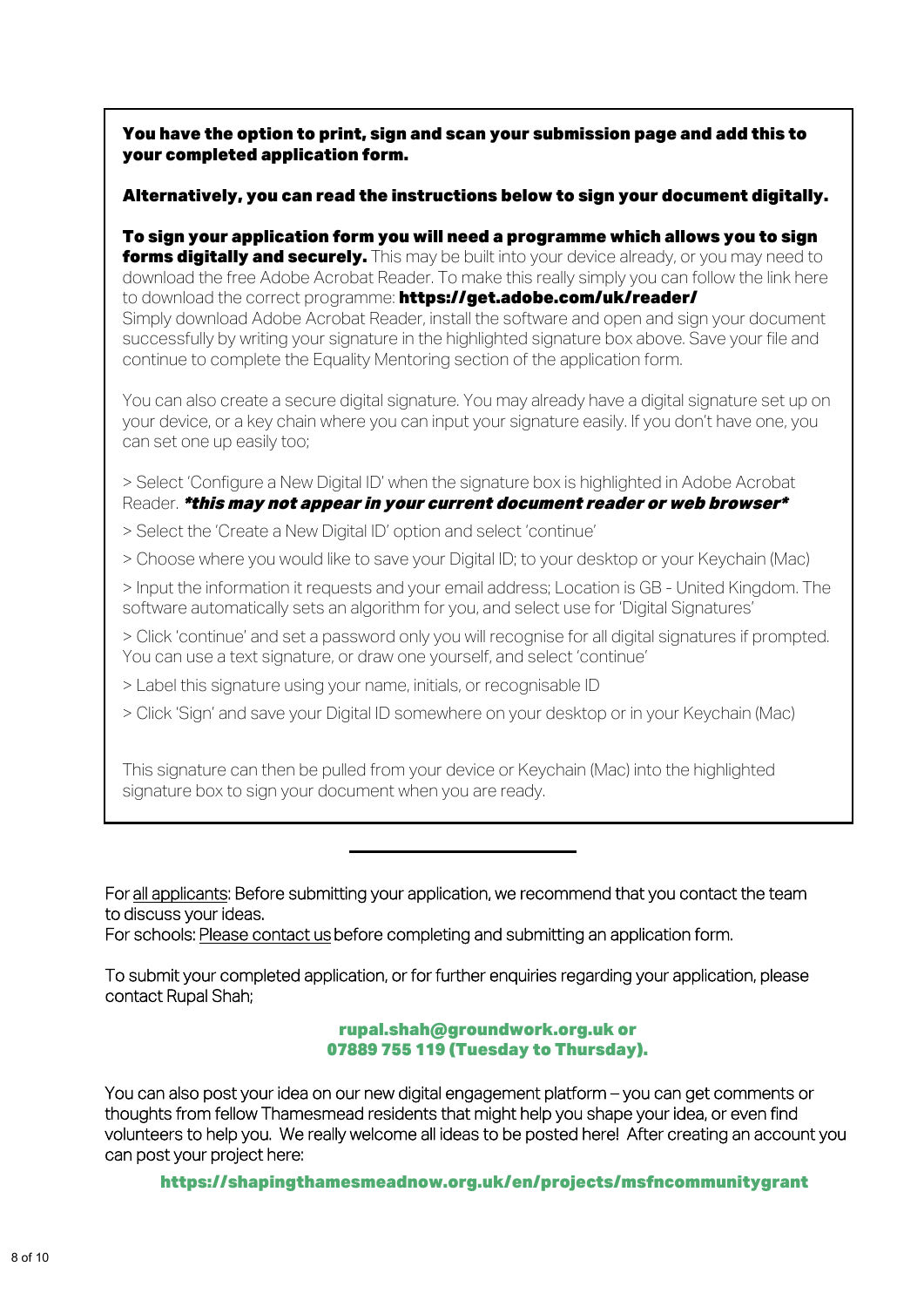# How to submit your application...

Please ensure you have read and understand the fund quidelines to help you complete your application form. You can access the guidelines by following the link below:

<https://www.thamesmeadnow.org.uk/in-your-community/community-funding-opportunities/>

The completed application form can be emailed to Rupal Shah. Applications can be made from 21st March 2022 until the closing date of 6th June 2022. Applications will be reviewed after the 27th day of April and May and then after the main deadline. We aim to inform all applicants of an outcome after 30 to 40 days.

# Equality Monitoring.

Groundwork London, on behalf of Making Space for Nature, wishes to meet the aims and commitments set out in its equality and diversity policy; which includes not discriminating under the Equality Act 2010; and building an accurate picture of the make-up of the workforce in encouraging equality and diversity through the interview process. As an organisation we need your help and cooperation to enable it to do this, however, filling in this form is voluntary. The information you provide will stay confidential; be stored securely and limited to only staff in the Human Resources section. Please use word check boxes or note in each section which applies to you.

# Gender

| Man                                                      | Woman      | Intersex   | Non-binary |           | Prefer not to say |  |  |
|----------------------------------------------------------|------------|------------|------------|-----------|-------------------|--|--|
| If you prefer to use your own term, please specify here: |            |            |            |           |                   |  |  |
| <b>Age</b>                                               |            |            |            |           |                   |  |  |
| $16 - 24.$                                               | $25 - 29.$ | $30 - 34.$ | $35 - 39.$ | $40 - 44$ |                   |  |  |
| 45-49.                                                   | $50 - 54.$ | 55-59.     | 60-64.     | $65+$     |                   |  |  |
| Prefer not to say                                        |            |            |            |           |                   |  |  |